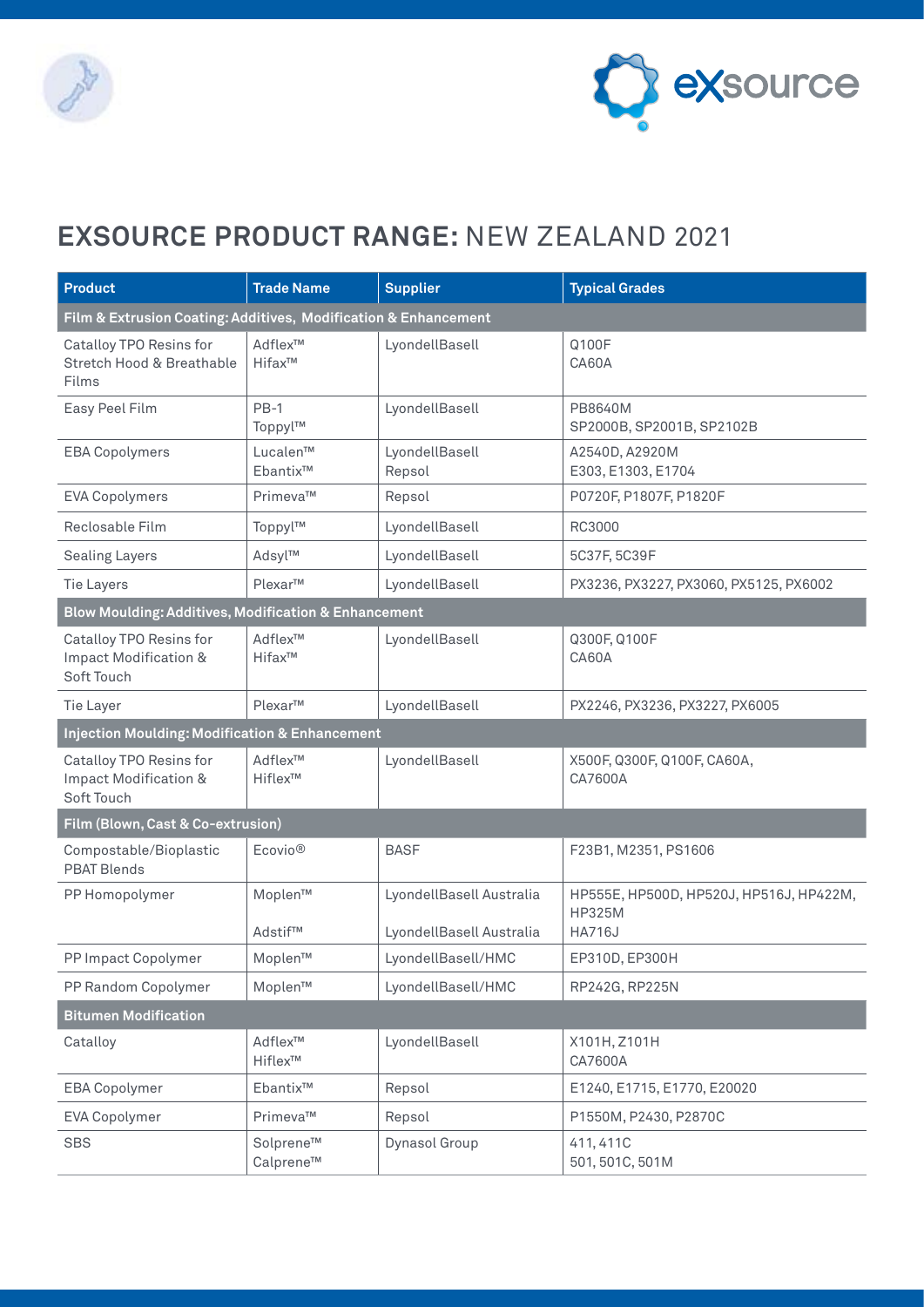| <b>Product</b>                               | <b>Trade Name</b>                 | <b>Supplier</b>                                      | <b>Typical Grades</b>                                                      |  |  |  |
|----------------------------------------------|-----------------------------------|------------------------------------------------------|----------------------------------------------------------------------------|--|--|--|
| <b>Circular Economy Materials</b>            |                                   |                                                      |                                                                            |  |  |  |
| <b>Blow Moulding (HDPE)</b>                  | Reciclex™                         | Repsol                                               | 50RX5503                                                                   |  |  |  |
| Film (PE)                                    | Reciclex <sup>™</sup>             | Repsol                                               | 50RX2805F, 55RX1830F, 60RX3235FG<br>70RX2805F, 80RX2310F                   |  |  |  |
| Injection Moulding (PP)                      | Reciclex <sup>™</sup><br>Circulen | Repsol<br>LyondellBasell                             | 20RXPB180, 30RXPB190, 50RXPB171<br>EP548P, EP348U, EP448T, HP500N, HP501H  |  |  |  |
| <b>Polyethylene Materials</b>                |                                   |                                                      |                                                                            |  |  |  |
| <b>HDPE</b>                                  | Alkatane <sup>®</sup>             | Qenos                                                | Information on all Qenos Polyethylene is<br>located here:<br>www.qenos.com |  |  |  |
| LDPE                                         | Alkathene®                        | Qenos                                                |                                                                            |  |  |  |
| <b>LLDPE</b>                                 | Alkatuff <sup>®</sup>             | Qenos                                                |                                                                            |  |  |  |
| mLLDPE                                       | Alkamax <sup>®</sup>              | Qenos                                                |                                                                            |  |  |  |
| PE100                                        | Alkadyne®                         | Qenos                                                |                                                                            |  |  |  |
| <b>Additives</b>                             |                                   |                                                      |                                                                            |  |  |  |
| Antioxidants                                 | Evernox®<br>Everfos <sup>®</sup>  | Everspring                                           | Evernox 10 & 10GF Evernox 76 & 76GF<br>Everfos 168 & 168GF                 |  |  |  |
| Pigments                                     | <b>Bluestar</b>                   | <b>Bluestar Chemicals</b>                            | <b>Titanium Dioxide</b>                                                    |  |  |  |
| <b>Adhesives &amp; Tackifiers</b>            |                                   |                                                      |                                                                            |  |  |  |
| <b>EBA Copolymer</b>                         | Ebantix™                          | Repsol                                               | E27150, E33150                                                             |  |  |  |
| <b>EVA Copolymer</b>                         | Primeva™                          | Repsol                                               | P18150, P18500, P20200, P2735, P2870,<br>P28025, P28045, P28150, P28400    |  |  |  |
| $PB-1$                                       | Koattro™                          | LyondellBasell                                       | PBM0600M, PBM1200M, PBM2500M                                               |  |  |  |
| SIS Copolymer                                | Vector <sup>®</sup>               | Dexco (TSRC)                                         | 4211A                                                                      |  |  |  |
| <b>Expanded Polystyrene Foam (EPS)</b>       |                                   |                                                      |                                                                            |  |  |  |
| <b>Flame Retardant</b>                       | Styropek™                         | Styropek                                             | BF395, BF495                                                               |  |  |  |
| <b>General Purpose</b>                       | Styropek™                         | Styropek                                             | P340H, P440H                                                               |  |  |  |
| <b>Pipe &amp; Extrusion</b>                  |                                   |                                                      |                                                                            |  |  |  |
| Compostable/Bioplastic<br><b>PBAT Blends</b> | Ecovio <sup>®</sup>               | <b>BASF</b>                                          | TA1241, T2308                                                              |  |  |  |
| <b>EBA Copolymers</b>                        | Ebantix™                          | Repsol                                               | E803C, E1303, E1715, E1770, E20020                                         |  |  |  |
| <b>EVA Copolymers</b>                        | Primeva™                          | Repsol                                               | P0720F, P1340, P1807F, P1820F, P20020                                      |  |  |  |
| <b>GPPS</b>                                  | Tairirex <sup>®</sup>             | Formosa Chemicals<br>& Fibre                         | GP550N, GP5500                                                             |  |  |  |
| <b>HIPS</b>                                  | Tairirex <sup>®</sup>             | Formosa Chemicals<br>& Fibre                         | HP8250, HP9450                                                             |  |  |  |
| PP Homopolymer                               | Moplen™<br>Adstif™                | LyondellBasell Australia<br>LyondellBasell Australia | HP555E, HP555G, HP401H, HP550J<br><b>HA899J</b>                            |  |  |  |
| PP Impact Copolymer                          | Hostalen™<br>Moplen™              | LyondellBasell/HMC<br>LyondellBasell/HMC             | PP H2483<br>EP300H, EP310D, EP344N                                         |  |  |  |
| PP Random Copolymer                          | Moplen™                           | LyondellBasell/HMC                                   | RP225N, RP242G                                                             |  |  |  |
| SBR & BR                                     | Kumho                             | Kumho Petrochemical                                  | KHS68, KBR01                                                               |  |  |  |
| Thermoplastic Vulcanizate                    | Milastomer™                       | Mitsui Chemicals                                     | M4400BS                                                                    |  |  |  |